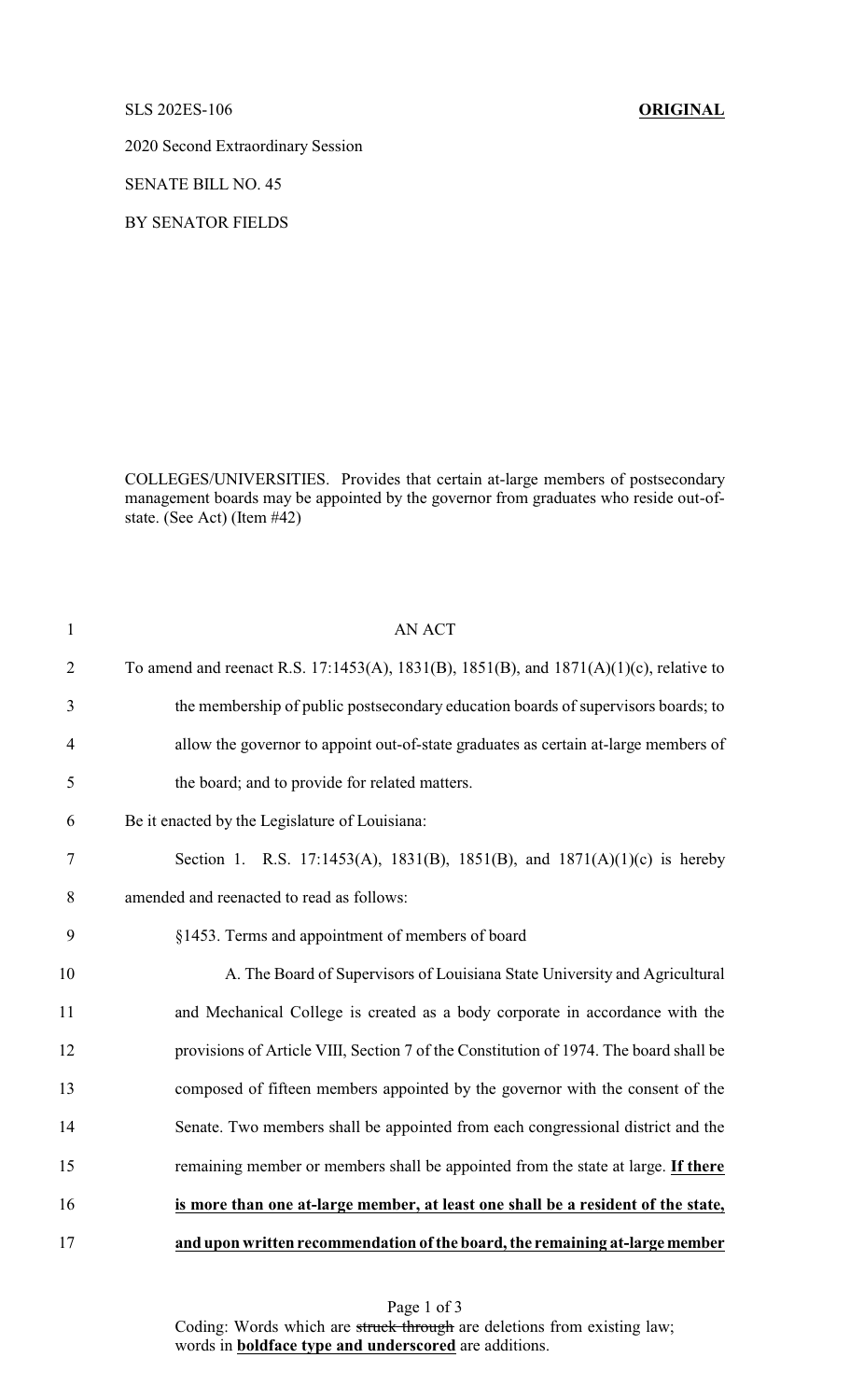| $\mathbf{1}$   | or members may reside out-of-state if the appointee graduated from an                |
|----------------|--------------------------------------------------------------------------------------|
| $\overline{2}$ | institution under the management of the board. Each member shall serve a term        |
| 3              | of six years, which shall expire on June 1 of the sixth year of the term to which he |
| 4              | is appointed, or until his successor is appointed and takes office.                  |
| 5              | $\ast$<br>$\ast$<br>∗                                                                |
| 6              | §1831. Board of Supervisors for the University of Louisiana System; creation;        |
| $\tau$         | membership; terms of office; vacancies                                               |
| 8              | $*$ $*$<br>$\ast$<br>∗                                                               |
| 9              | B. The board shall be composed of fifteen members. Two members from                  |
| 10             | each congressional district shall be appointed by the governor and one or more       |
| 11             | members shall be appointed by the governor from the state at large. If there is more |
| 12             | than one at-large member, at least one shall be a resident of the state, and upon    |
| 13             | written recommendation of the board, the remaining at-large member or                |
| 14             | members may reside out-of-state if the appointee graduated from an institution       |
| 15             | under the management of the board. All such appointments shall be made with the      |
| 16             | consent of the Senate.                                                               |
| 17             | $*$ and $*$<br>∗<br>∗                                                                |
| 18             | §1851. Board of Supervisors of Southern University and Agricultural and              |
| 19             | Mechanical College; creation; membership; terms of office;                           |
| 20             | vacancies                                                                            |
| 21             | $*$ $*$<br>$\ast$<br>$\ast$                                                          |
| 22             | B. The board shall be composed of fifteen members to be appointed by the             |
| 23             | governor, two members from each congressional district and the remaining member      |
| 24             | or members from the state at large. If there is more than one at-large member, at    |
| 25             | least one shall be a resident of the state, and upon written recommendation of       |
| 26             | the board, the remaining at-large member or members may reside out-of-state          |
| 27             | if the appointee graduated from an institution under the management of the           |
| 28             | <b>board.</b> All such appointments shall be made with the consent of the Senate.    |
| 29             | ∗<br>∗<br>∗                                                                          |

Page 2 of 3 Coding: Words which are struck through are deletions from existing law; words in **boldface type and underscored** are additions.